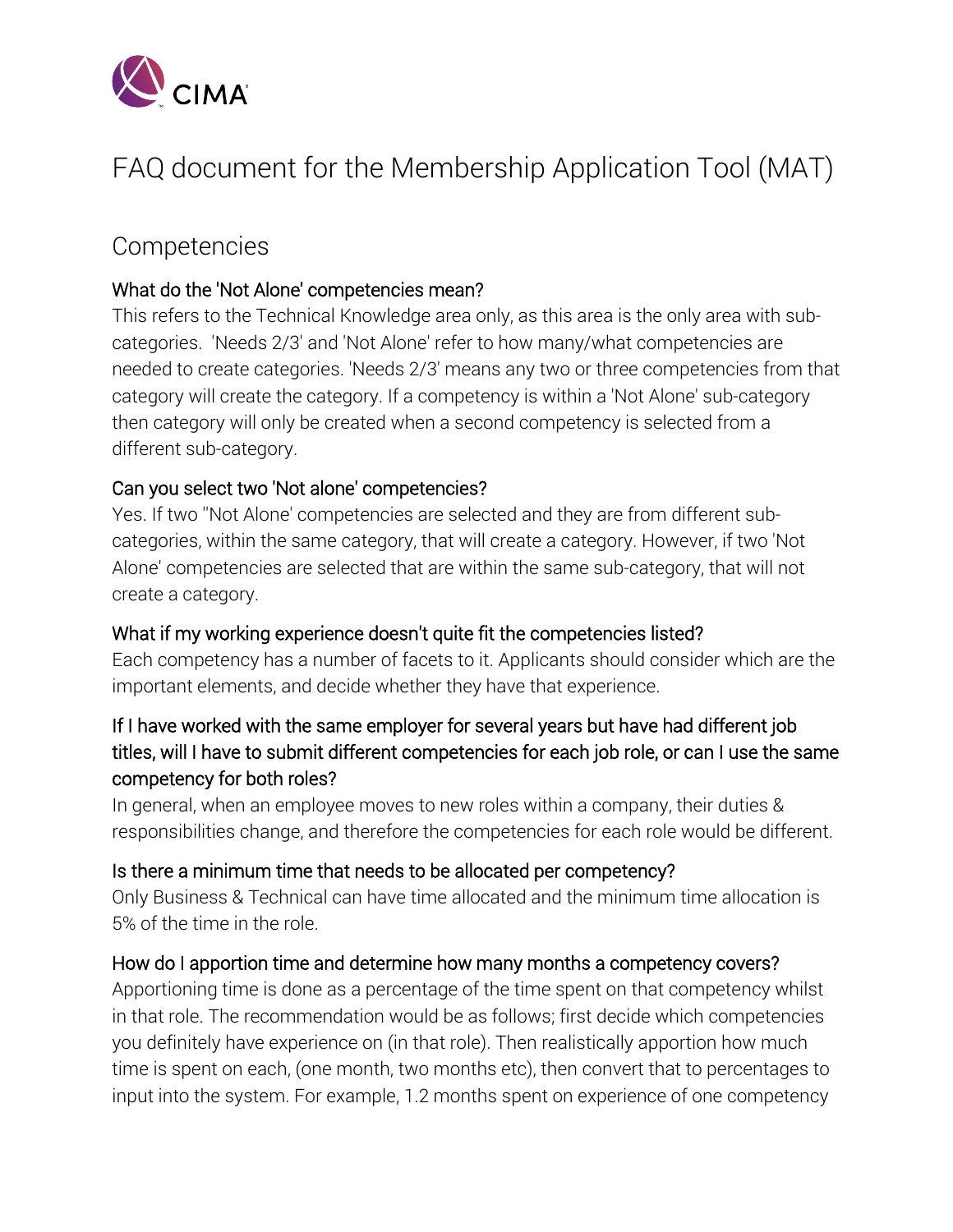

in a role that you've been in for 12 months would be 10% time allocation. Realistic time allocation is important, it's one of the things that the assessors are paying close attention to.

### If I can populate enough competencies at expert level, is there any need to populate lower levels (foundation/intermediate/advanced)?

Please be very mindful of the competencies chosen, and the level they are at. Expert level is usually only gained by those at the very top of the company. The Competency Framework document has information on this. In general, if someone has gained experience at a higher level, and there are corresponding lower level competencies, we would not expect an applicant to include experience of the lower level. Remember, only a maximum of 5 years can be submitted, so there is a limitation to how many competencies can be included.

### Does it make a difference if four categories are selected, but maximum time is in one category, and a small fraction is going to other categories?

Please remember that the time allocation is very important, as the assessors are looking for it to be realistic. If the situation you describe is realistic then that would be acceptable.

# Verifiers & verification

# What should I do if I only had one manager for the whole period of work I am submitting for? Do I still need multiple verifiers?

All applicants are required to provide a minimum of two verifiers to support their application. Your verifier must be someone you report directly to, who has direct knowledge of the work that you do. In the event where you only report to one manager, your manager's direct line manager can also be used to provide verification for your application.

# If my manager has left the company can I still use them as a verifier if I am still in contact with them?

Yes, as long as they have direct knowledge of the experience you are asking them to verify. Please ensure you only put them forward to verify experience that you gained whilst they were your line manager. For example; if you worked somewhere for two years, but the verifier only worked there for one of those two years, you would only ask them to verify the one year that they worked there.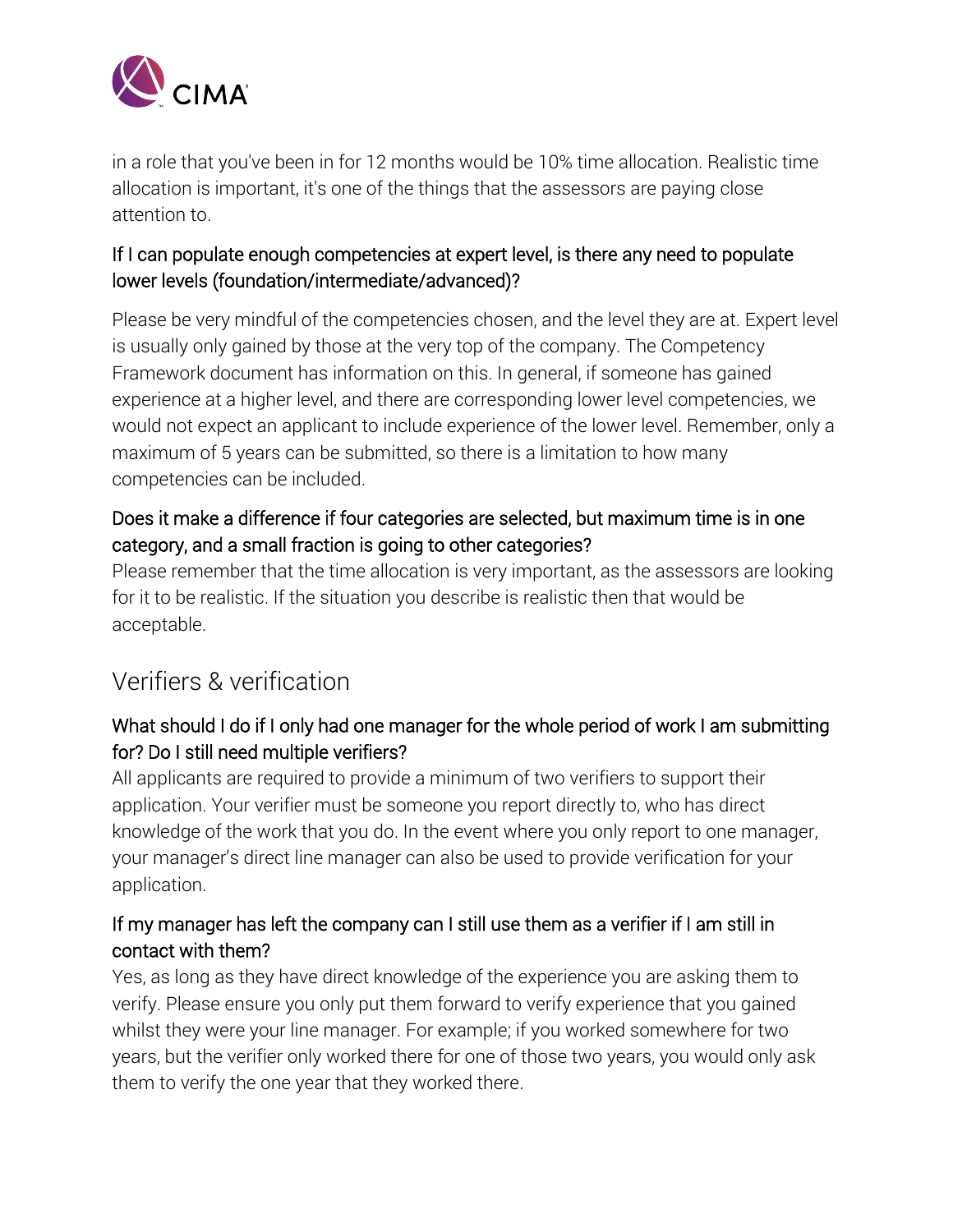

# Can I have two different verifiers for one competency? For example, if I did forecasting for three companies?

Yes, you can add two different verifiers to one competency, because verifiers are added to roles, not individual competencies. Please note; copying and pasting of narrative is not advisable. It's highly unlikely that one task (competency) that was done in one company would be done exactly the same in a different company, so please ensure that this is reflected in the narrative evidence.

# What would happen if I began completing PER with one employer and then began employment with another employer? Who could verify the experience with a previous employer?

The applicant would have the relevant manager verify the experience which they reported to them. Remember, the applicant can edit the verification employment period for each verifier to reflect the time they reported to them.

### Can a role be verified by more than one manager?

Yes, a single role can be verified by more than one manager.

# If an application is deferred and parts of it need to be strengthened or clarified, would the application have to be re-verified?

Any verified competencies listed on your application, which you choose to edit will automatically need to be re-verified by your verifiers.

# If I have a dual role where I have two different line managers, how is it best to complete my application?

Applications must be completed by the applicants themselves. It is possible to have your two lines managers as your two verifiers. You will need to ensure your verifiers are verifying a minimum of 36 months experience. This must include a minimum of 18 months of experience from your Business and Technical competencies. These competencies must also be at intermediate level and above. If you have two verifiers and they are verifying the same role but different employment periods you will have the option to edit their verification dates to reflect the employment period you reported directly to them.

### Does the verifier have to be a qualified accountant?

No – they just need to be more senior than you and have direct knowledge of your experience. In most cases this would be your line manager.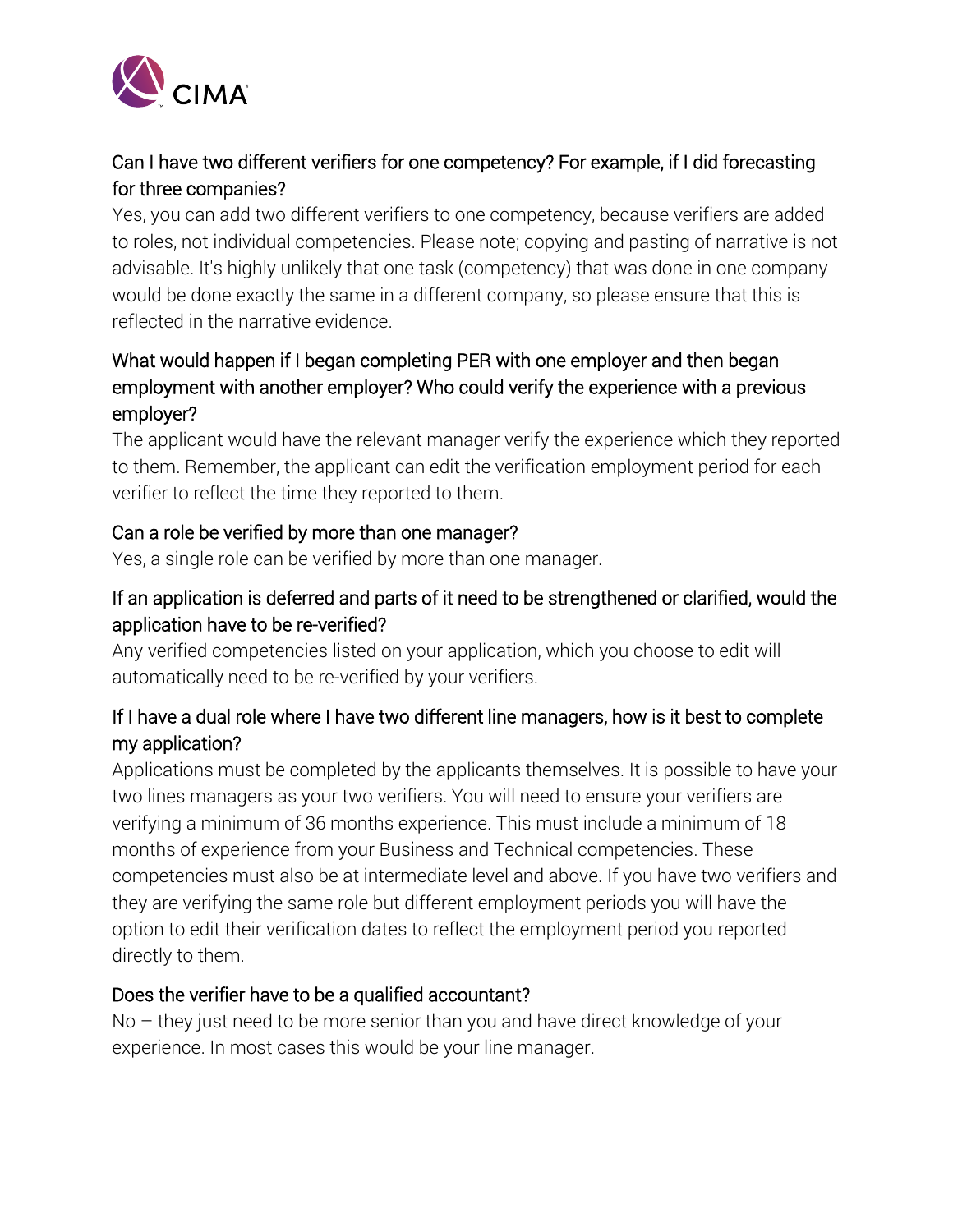

### Is it an issue if my line manager has a different accounting qualification to CIMA?

Your verifiers do not need to be members of CIMA. You verifiers simply need to be someone that has direct knowledge of the work that you do.

# Roles and experience

### Are there any example narratives available, to help with structure and detail?

Unfortunately, we don't provide applicants with competency samples due to the risk of plagiarism. When writing your evidence, think of the context of the competency and about adding depth to your narratives by detailing exactly what you have done that evidences the competency, how you went about it, how often you were doing it, and what the outcomes were. Please ensure that you write in the first person, so that it's clear you're talking about what you've done yourself.

Simple statements that just reflect the actual competency don't really evidence the necessary experience has been gained. No single competency is identical to another, so each narrative should be solely focused on evidencing that particular competency.

Please refrain from using bullet points and ensure you provide full explanations on how you have satisfied each competency category chosen.

As a guideline for each Foundational competencies listed you should aim to write between 150-250 words for each individual competency. For competencies at Intermediate level and above you should be aiming to write between 250-500 words per competency. Depending on the competency level you have chosen will determine the level of detail you should write. For instance, If you have a competency level which is listed as "Expert" our assessors will expect more detail to be included in comparison to a competency which is at "Foundation" level.

As general guidance, before you submit your online application please consider the following:

- Have I written in first person? Have you explained your personal contribution on how you have satisfied each competency? A lot of the time applicants can make the mistake of advising what their team does as opposed to what they personally do.

- Have I provided enough detail? It is imperative that you not only explain what you have done but how it has been done. A lot of the time, our assessors can defer an application because the applicant has not explained how they satisfied the competency category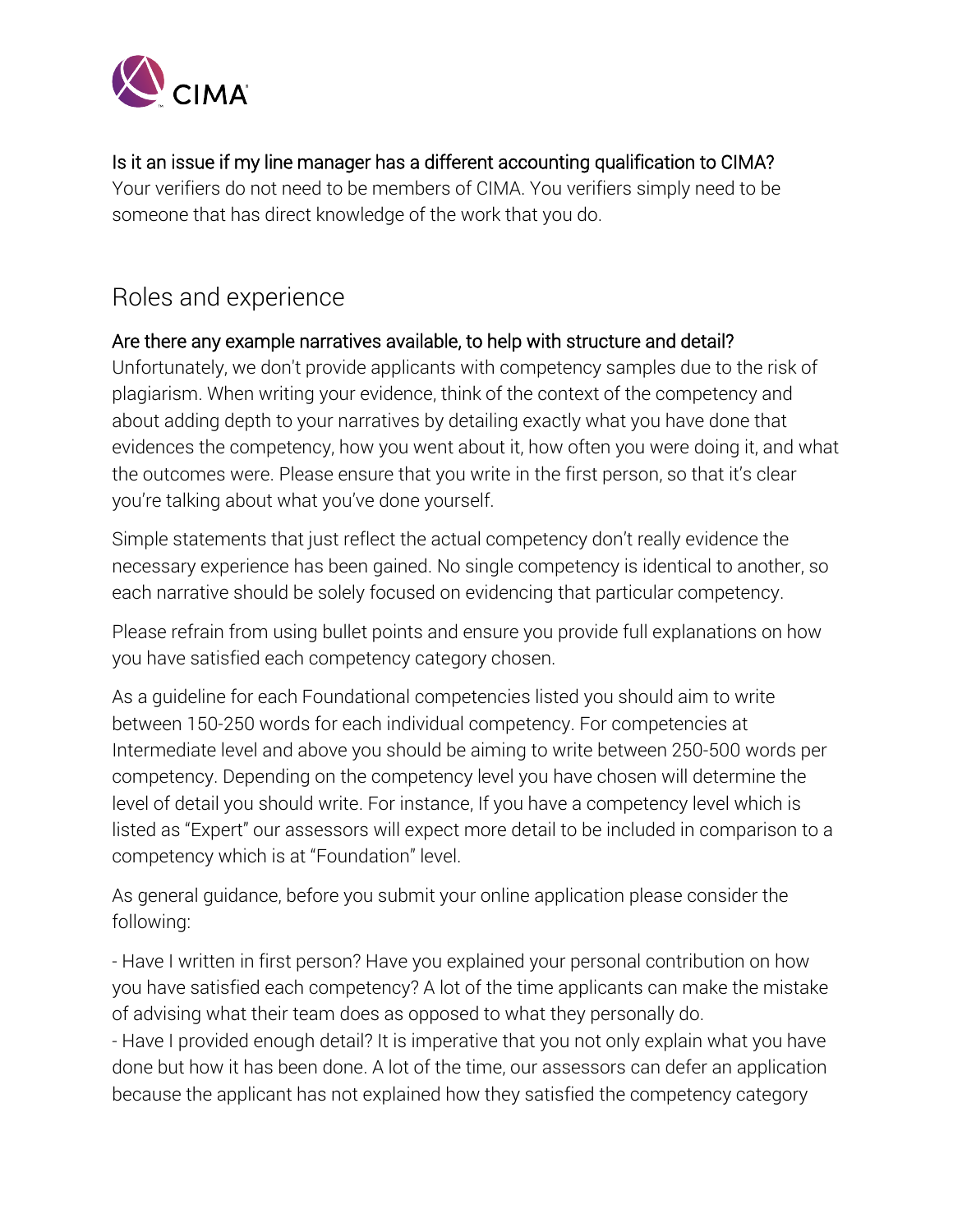

chosen.

- Have I ensured each competency listed is unique? Our assessors cannot assess an application if the applicant has duplicated information across competencies.

# Am I able to set a role 'end date' to 'ongoing' if I am still currently in that role?

If you have added a current role, the system will provide you with the option to state this. Therefore, no end date will be required, but please remember that the system will prevent submission if there are more than 5 years and if you've input 5 years, and have 'Current role' ticked the system will be continuously adding time.

# If I have more than 60 months experience, should I limit it to 60 months or input my actual employment dates?

The system will only allow you to record a maximum of 60 months experience. You will need to choose which experience you would like to be included within your application. But this cannot exceed 60 months.

### Can you input two jobs that overlap? For example, if one of the jobs was part-time?

Yes, when you record your experience you have the option to advise whether the job role added is full time or part time. The system will not allow 2 full time roles to have simultaneous/overlapping dates but it will allow full time & part time.

# Do I need to have a continuous period of 36 months for the PER submission? Or can I have a total of 36 months of relevant experience over a longer period where I have done other non-finance roles?

The experience doesn't have to be continuous, nor does the sum total of time allocation in a particular role need to be 100%. So, yes 36 months of experience can be gained in a longer time period, however, the maximum time period that can be submitted is 60 months.

# I perform a finance role as a stand-alone function in a small business, and report to the CEO. How do I represent experience that is both 'doing' (functional) and 'leading' (advanced)?

The easiest way to represent this would be by the levels of the competencies. Foundational (and maybe some Intermediate) competencies would represent the 'doing' whereas Advanced (and maybe some Intermediate) competencies would represent the 'leading'.

# If submitting a combination of two roles amounts to over 60 months, do I have to reduce the time in one of the roles?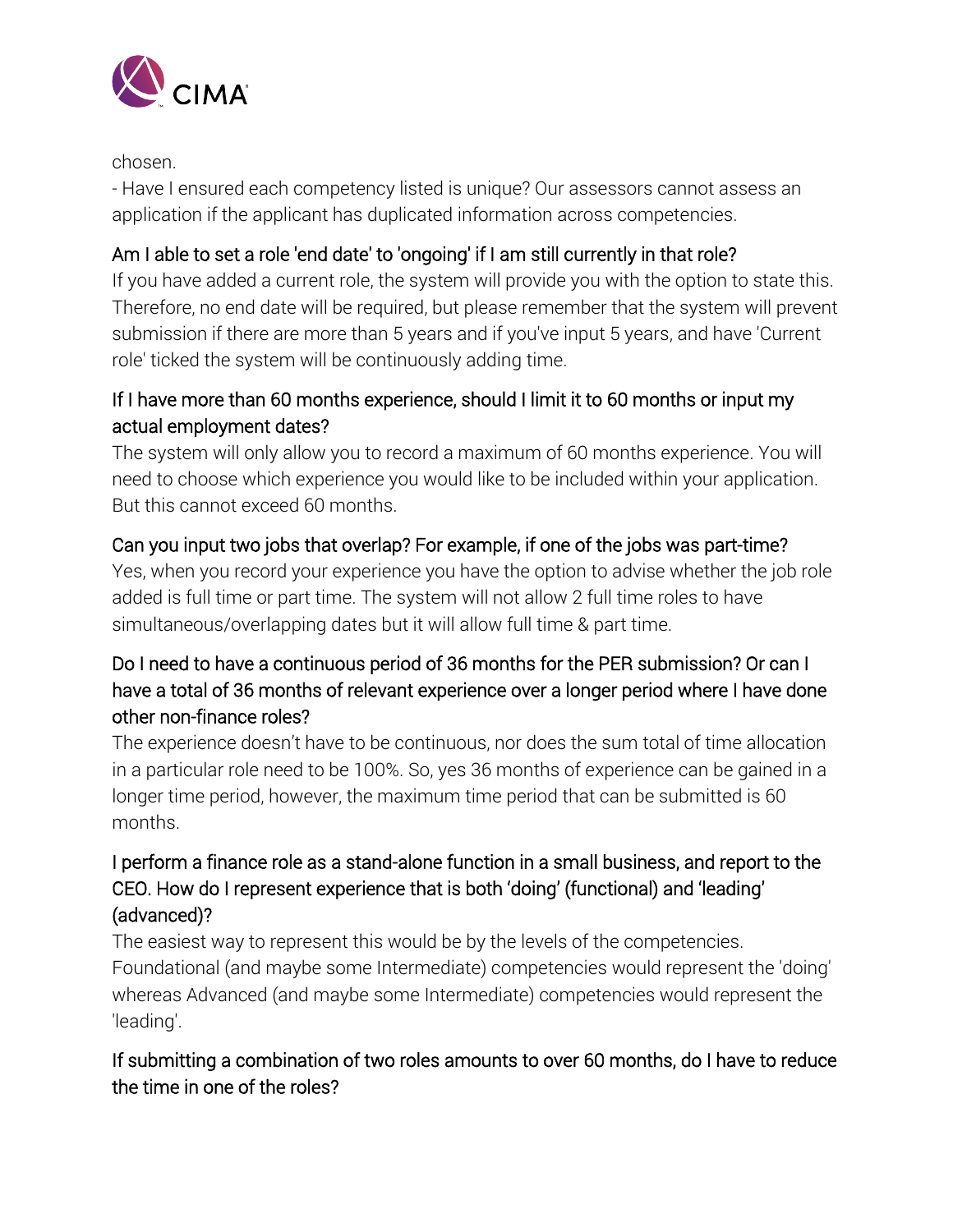

The maximum amount of months which can be submitted for assessment is 60 months. If an applicant exceeds this requirement, they will simply need to choose which employment period they would like to be submitted for assessment. If necessary, you can simply amend the dates on your application to ensure the total amount of months recorded does not exceed the 60 month requirement.

# General queries

### How much time do I have to submit my membership application after passing my exams?

The submission deadline for any student is September 30th of the fourth year after the year they sat and passed their final exam. For example, if the student sat the strategic case study exam in November 2016 (received their results in January 2017) then their submission deadline would be 30/09/2020. If the student sat their strategic case study exam in February 2016 (received their results in April) then their submission deadline would also be 30/09/2020.

### When inputting my work address, should I input my office or the company's head office?

The address confirmed on the application must reflect the location of the office you work within.

### If my application is deferred, do I need to pay for another application submission?

The Membership Application fee is a once-only payment; any applicant who has been deferred does not need to pay it again when re-submitting.

### How detailed should the career progression summary be? Is there an example available?

Your Career Summary should be similar to a CV. It should document when you completed full time education and list each job you have had, giving a brief summary of the tasks you carried out for each job role (bullet point format can be used).

An illustrative example of the Career Progression Summary is included [here](http://www.cimaglobal.com/Studying/Becoming-a-cgma/Practical-experience-requirements/Updated-requirements/Application-and-assessment/) (located at the bottom of the webpage).

### Can I submit my CIMA membership application prior to receiving my strategic case study results?

Applicants can submit their membership application once they have passed all three strategic level exams (E3, F3, P3), or if they have been exempted from them.

### How long does the membership application assessment process take?

Once a submitted application has been checked and is ready to go for assessment, it will